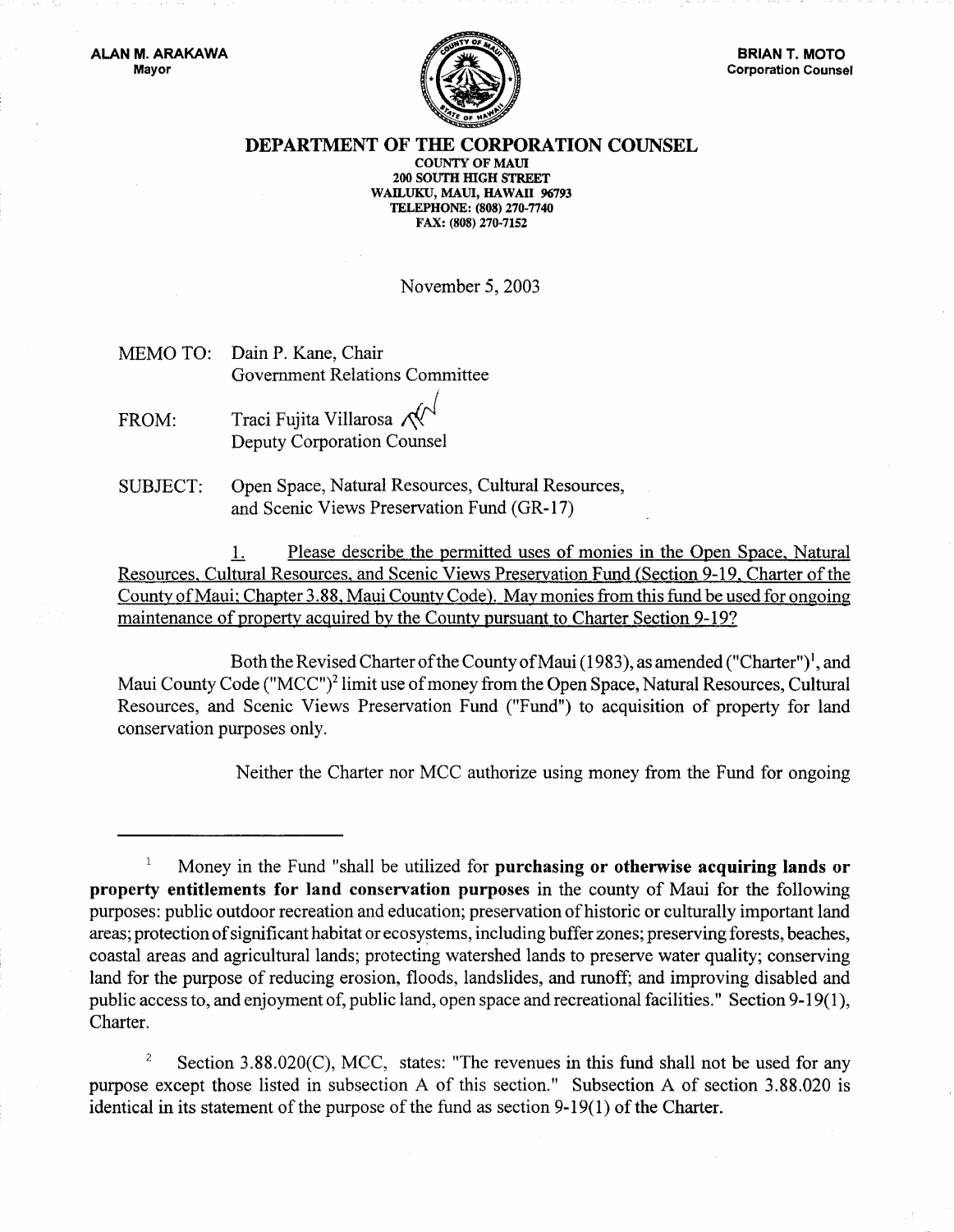DainP. Kane November 5, 2003 Page 2

maintenance of property acquired for land conservation purposes. Furthermore, there was no discussion by the 2001-2002 Charter Commission, which proposed the Charter provision creating the Fund, about using money from the Fund for ongoing maintenance of property.<sup>3</sup> Thus, neither the language of the Charter or MCC nor the intent of the 2001-2002 Charter Commission can support a conclusion that money from the Fund can be used for property maintenance purposes.

2. What other funding sources are available for ongoing maintenance of property acquired by the County pursuant to Charter Section 9-19?

This question pertains to matters primarily fiscal and financial in nature. While a comprehensive inquiry into all such possible sources is beyond the scope of this memorandum, we note that another possible source of County funds for ongoing maintenance of property acquired for land conservation purposes is the General Fund.

.1. Generally, are there any relevant differences between the ways in which the County may utilize land-acquisition funds and the ways in which a nonprofit conservation organization may utilize land-acquisition funds?

The provisions in section 9-19 of the Charter and section 3.88.020, MCC, which limit the purposes for which money from the Fund may be used, apply equally to both the County and nonprofit conservation organizations alike. The draft bill amending chapter 3.88, MCC, on the other hand, would impose certain requirements and conditions applicable only to nonprofit conservation organizations when utilizing money from the Fund.

For example, the proposed bill requires nonprofit conservation organizations to submit complete grant proposals which contain information such as justification for prioritization of the acquisition, a long-term management plan, and a description of efforts to obtain non-County funding. Under the proposed bill nonprofit conservation organizations must meet three specific criteria before money from the Fund may be utilized. Finally, there are specific conditions the nonprofit conservation organization must agree to as part of the grant agreement and specific terms which must be included in the deed conveying title to the organization. These requirements are not applicable when the County directly utilizes money from the Fund.

4. Is it possible to create an endowment fund from private donations to cover these kinds of maintenance costs? If so, please describe the process.

Council may accept private donations to pay for land conservation maintenance costs

*3S*ee 2001-2002 Maui County Charter Commission Revised Final Report, pp. 32-24.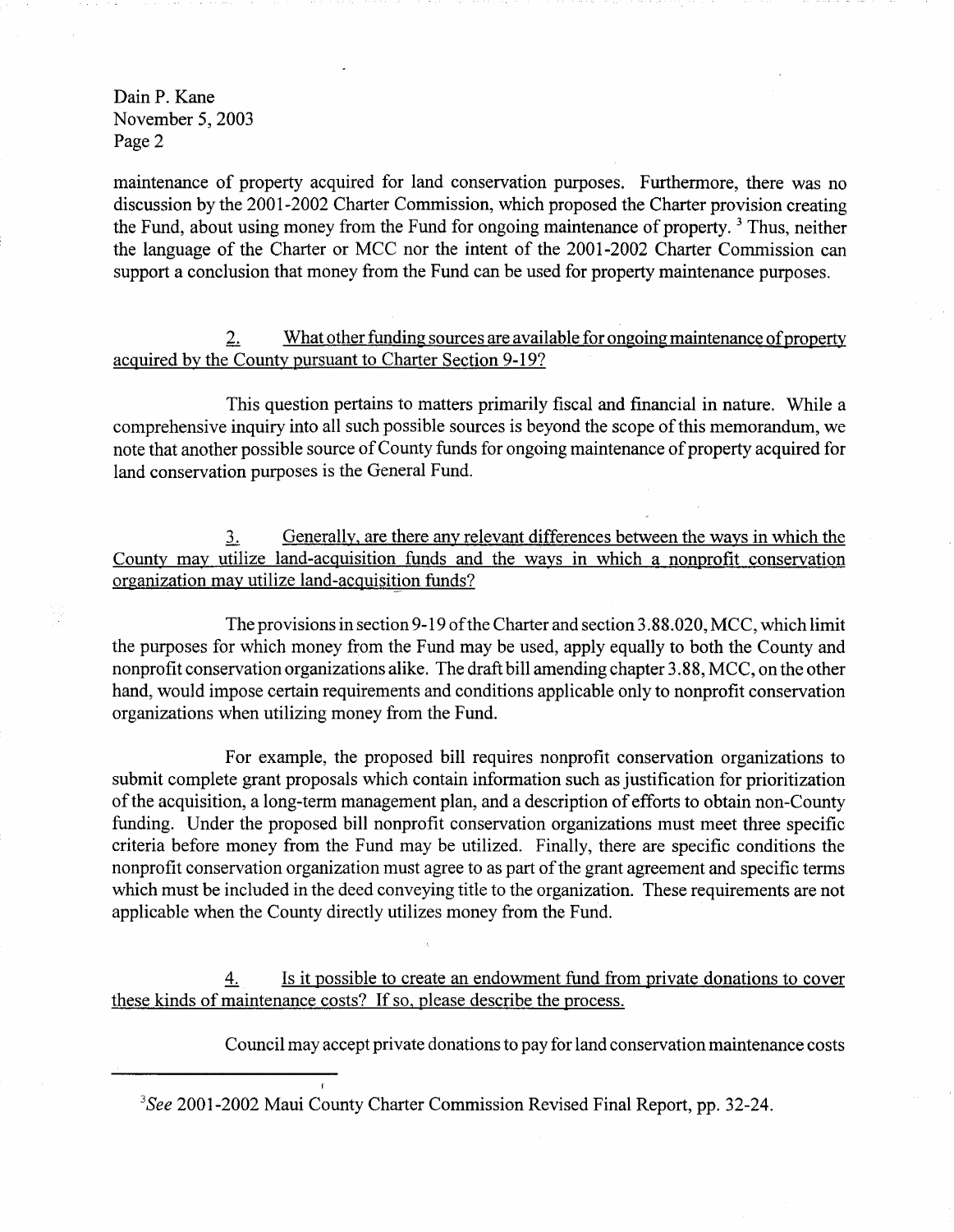DainP. Kane November 4, 2003 Page 3

by resolution pursuant to chapter 3.56, MCC. Council may appropriate the donated money directly to the Parks Maintenance Program. If, for example, the donation was made to benefit a particular location or type of maintenance, Council could add a proviso to the appropriation indicating how the donated money may be used.

Another option would be for Council to create a special fund for maintaining property acquired for land conservation purposes. Once Council accepted a donation for this purpose by resolution, the money could be appropriated to the special fund to pay for future maintenance costs.

5. Does the conveyance of a perpetual easement to the County result in an interest in real property? If so, please describe the procedure for accepting such an interest in real property.

Easements are interests in land that are nonpossessory: they grant to A, the dominant owner, limited rights to use or to enjoy land that is lawfully possessed by B, the servient owner.<sup>4</sup> A conservation easement is an interest in real property whereby the property owner gives up certain rights, such as development rights, while still maintaining ownership of the property. A conservation easement is usually granted to, and enforced by, a land conservation organization or governmental entity. A conservation easement is usually perpetual and runs with the land (ie., is enforceable against future land owners if the property is conveyed).

The County could acquire a conservation easement in the same manner that it acquires any other interest in real property. The procedures for acquiring an interest in real property are set forth in chapter 3.44, MCC. If the conservation easement is being donated to the County, Council may accept such donation by passage of a resolution pursuant to §§ 3.44.015(C) and 3.56.030, MCC.

6. The Committee discussed the possibility of either the Mayor's Office; the Office of Economic Development; or the Community Development Block Grant office being designated as the administrator of the Open Space, Natural Resources. Cultural Resources. and Scenic Views Preservation Fund. What are the legal ramifications. if any. in relation to designating any of these agencies?

The County of Maui does not have a land management division analogous to the Land Division of the Department of Land and Natural Resources. Since the County does not have an agency specifically designated to manage land we must consider the departments currently in existence.

 $\overline{4}$ 4 Powell on Real Property §34.02[1] at 10 (Wolf ed., 2000).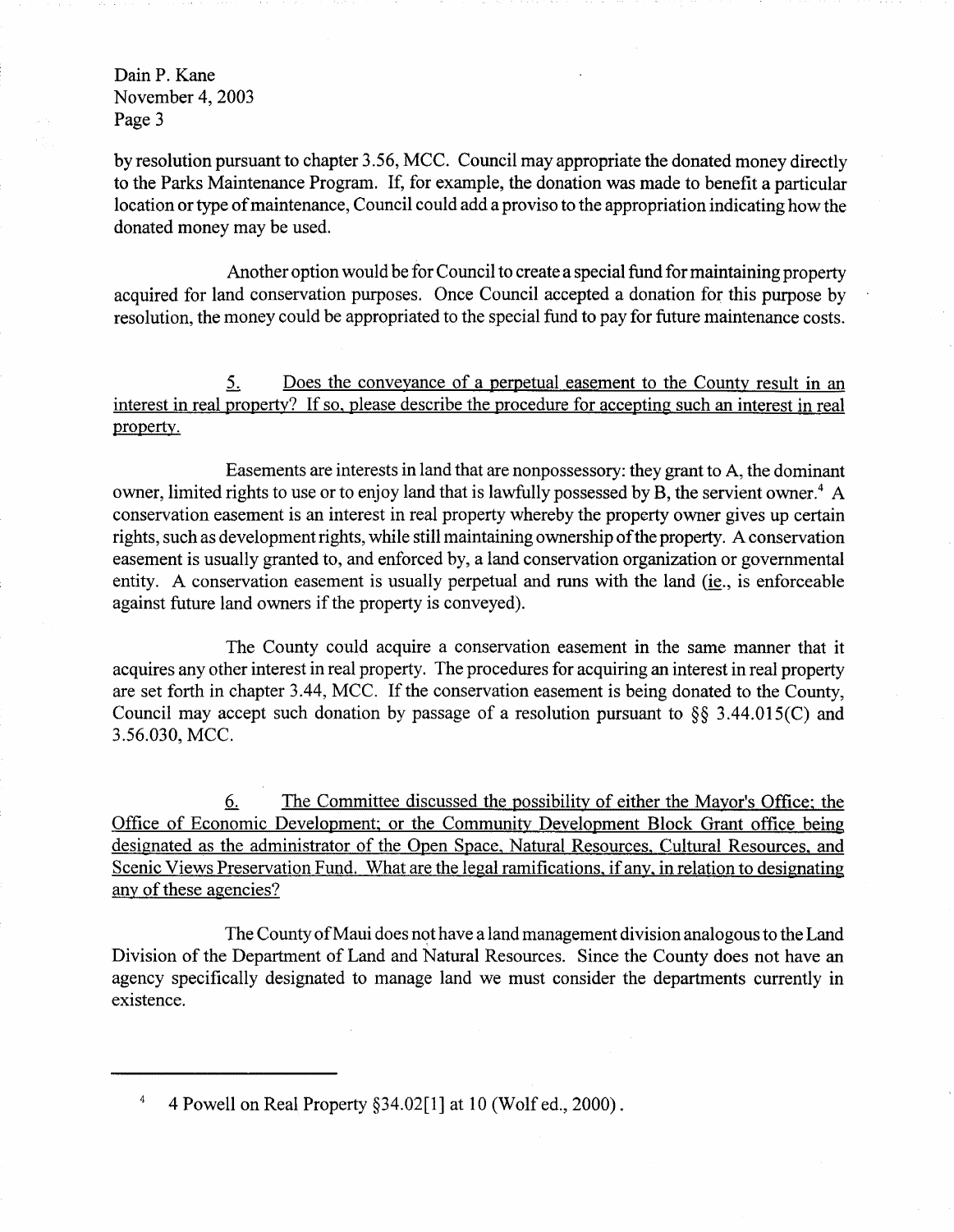DainP. Kane November 4, 2003 Page 4

The Community Development Block Grant ("CDBG") office and the Office of Economic Development ("OED") are part of the Office of the Mayor. The CDBG office is funded by federal CDBG funds. If CDBG Office staff were assigned the responsibility of administering the Fund, the County would have to clearly distinguish between the County funds that are used to administer the Fund and CDBG funds that are used for the CDBG program. It would not be possible to use CDBG funds or resources to administer the Fund.<sup>5</sup>

One possible option Council may wish to explore is having the Department of Finance ("Finance") administer the Fund. The Director of Finance is responsible for preparing and maintaining "a perpetual inventory of all lands and equipment or other personally owned, leased, rented or controlled by the county."<sup>6</sup> Furthermore, the Director of Finance is responsible, among other things, for acquiring and disposing of real property.<sup>7</sup>

Historically, the majority of the Office of the Mayor staff leave each time a new mayor takes office. This means, at a minimum, the Office of the Mayor has new staff every eight years or so. This frequent tum-over of staff may not be well-suited for administration of land conservation projects which are, in reality, perpetual. Staff continuity is necessary for efficient land conservation management.

Also, the Office of the Mayor may not have anyone on staff with expertise in the area of land conservation or grant management. Without this kind of background, staff may have difficulty evaluating grant proposals and managing on-going projects.

 $6$  Subsection 8-4.3(11) of the Charter.

<sup>7</sup> Section 8-4.3(9), Charter; chapter 3.44, MCC. Furthermore, it is my understanding that Finance has been considering for some time now the creation of a property management position within the department. Finance is currently responsible for managing several County properties which do not fall under the responsibility of another department.

<sup>&</sup>lt;sup>5</sup>It is possible, however, to give the Office of the Mayor the responsibility of administering the Fund. While there may not be any legal ramifications for doing so, there are other considerations. Because the Fund deals with land conservation, the agency that administers the Fund should have some degree of continuity. Land conservation projects are long-term. It would be helpful for administration of the Fund if staff members were experienced and familiar with land conservation projects and land management.